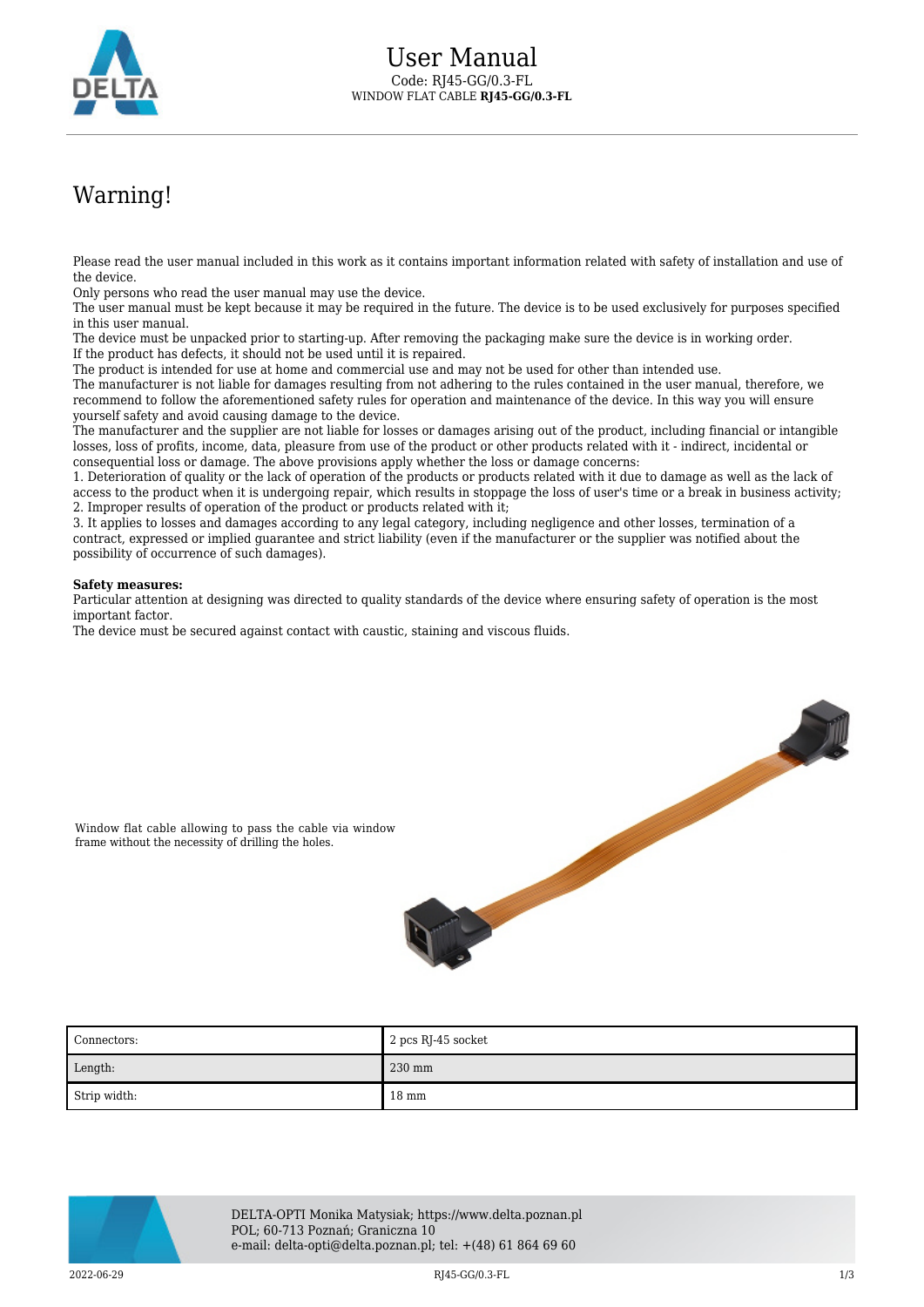

## User Manual Code: RJ45-GG/0.3-FL WINDOW FLAT CABLE **RJ45-GG/0.3-FL**

| Strip thickness: | $0.25$ mm                                                |
|------------------|----------------------------------------------------------|
| Main features:   | Ultra thin flat signal cable with a thickness of 0.25 mm |
| Weight:          | $0.024$ kg                                               |
| Guarantee:       | 2 years                                                  |

Cable connectors:



Example of application:





DELTA-OPTI Monika Matysiak; https://www.delta.poznan.pl POL; 60-713 Poznań; Graniczna 10 e-mail: delta-opti@delta.poznan.pl; tel: +(48) 61 864 69 60

2022-06-29 RJ45-GG/0.3-FL 2/3